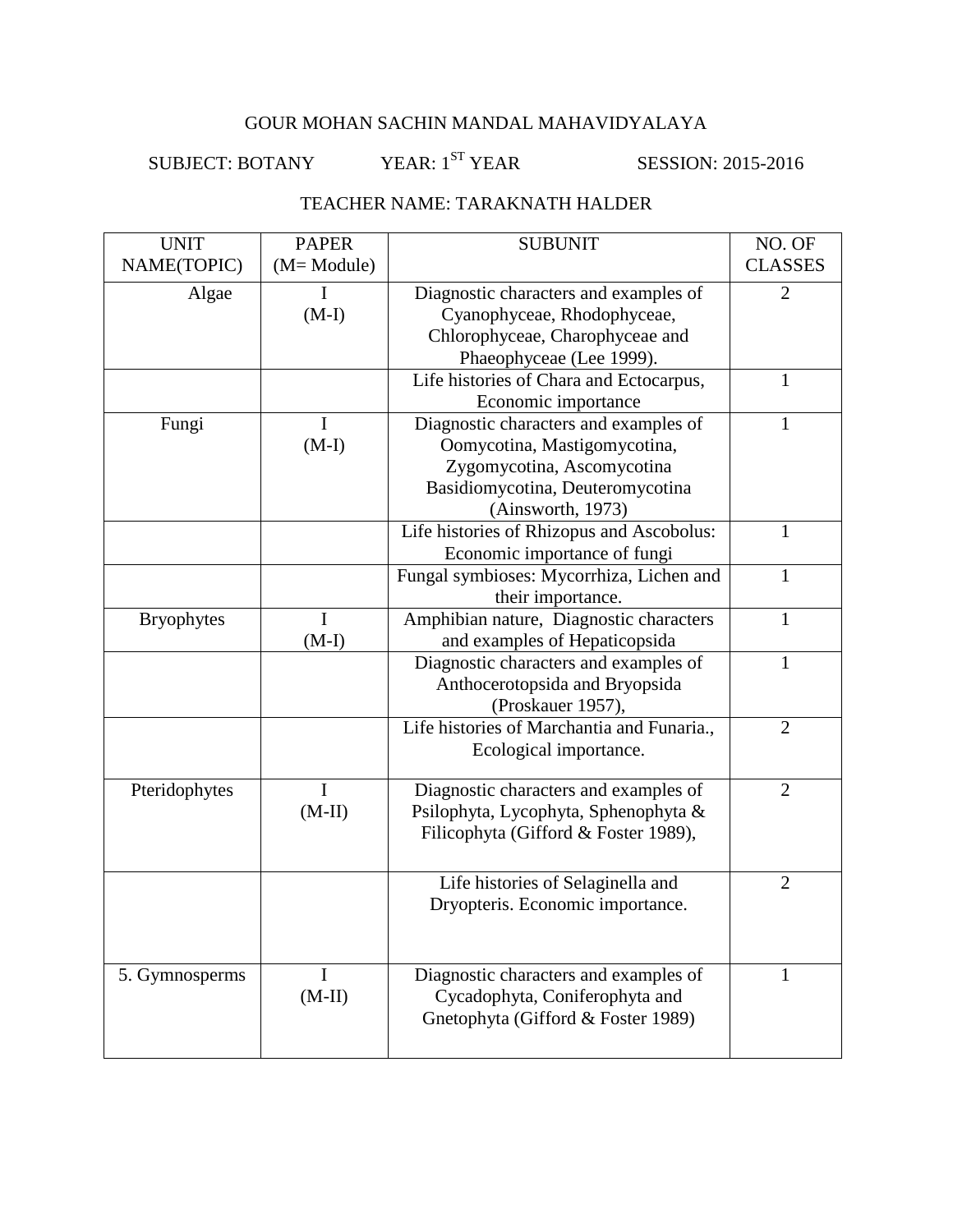|                 |          | Life histories of Cycas and Pinus.,<br>Economic importance of Gymnosperms |  |
|-----------------|----------|---------------------------------------------------------------------------|--|
| Paleobotany and |          | Importance of fossil study, Modes of                                      |  |
| Palynology      | $(M-II)$ | Preservation.                                                             |  |
|                 |          | Geological time scale. Williamsonia                                       |  |
|                 |          | (Reconstructed)                                                           |  |
|                 |          | Palynology - Definition, spore & pollen<br>(brief idea), Applications     |  |
|                 |          |                                                                           |  |

SUBJECT: BOTANY YEAR: 2ND YEAR SESSION: 2015-2016

## TEACHER NAME: TARAKNATH HALDER

| <b>UNIT NAME</b> | <b>PAPER</b> | <b>SUBUNIT</b>                              | NO. OF         |
|------------------|--------------|---------------------------------------------|----------------|
| (TOPIC)          | (M= Module)  |                                             | <b>CLASSES</b> |
| Anatomy          | H            | Stomata - Types (Metcalfe & Chalk),         | 1.             |
|                  | $(M-III)$    | Mechanical Tissues - Principle and          |                |
|                  |              | distribution,                               |                |
|                  |              | Stelar types and evolution, Shoot apex      | 2              |
|                  |              | (Tunica-Corpus) and Root apex 26            |                |
|                  |              | (Korper-Kappe),                             |                |
|                  |              | Secondary growth – normal in dicot stem     |                |
|                  |              | and anomaly in stem of Tecoma &             |                |
|                  |              | Dracaena.                                   |                |
| Cell Biology     | $\mathbf{I}$ | Ultrastructure of nuclear envelope,         | 2              |
| and Genetics     | $(M-III)$    | nucleolus and their functions, 2.2          |                |
|                  |              | Molecular organisation of metaphase         |                |
|                  |              | chromosome (Nucleosome concept)             |                |
|                  |              | Chromosomal aberrations deletion,           |                |
|                  |              | duplication, inversion & translocation, 2.4 |                |
|                  |              | Aneuploidy & Polyploidy-types,              |                |
|                  |              | importance and role in evolution            |                |
|                  |              | Central Dogma, DNA replication -            | 3              |
|                  |              | mechanism in prokaryote, Transcription,     |                |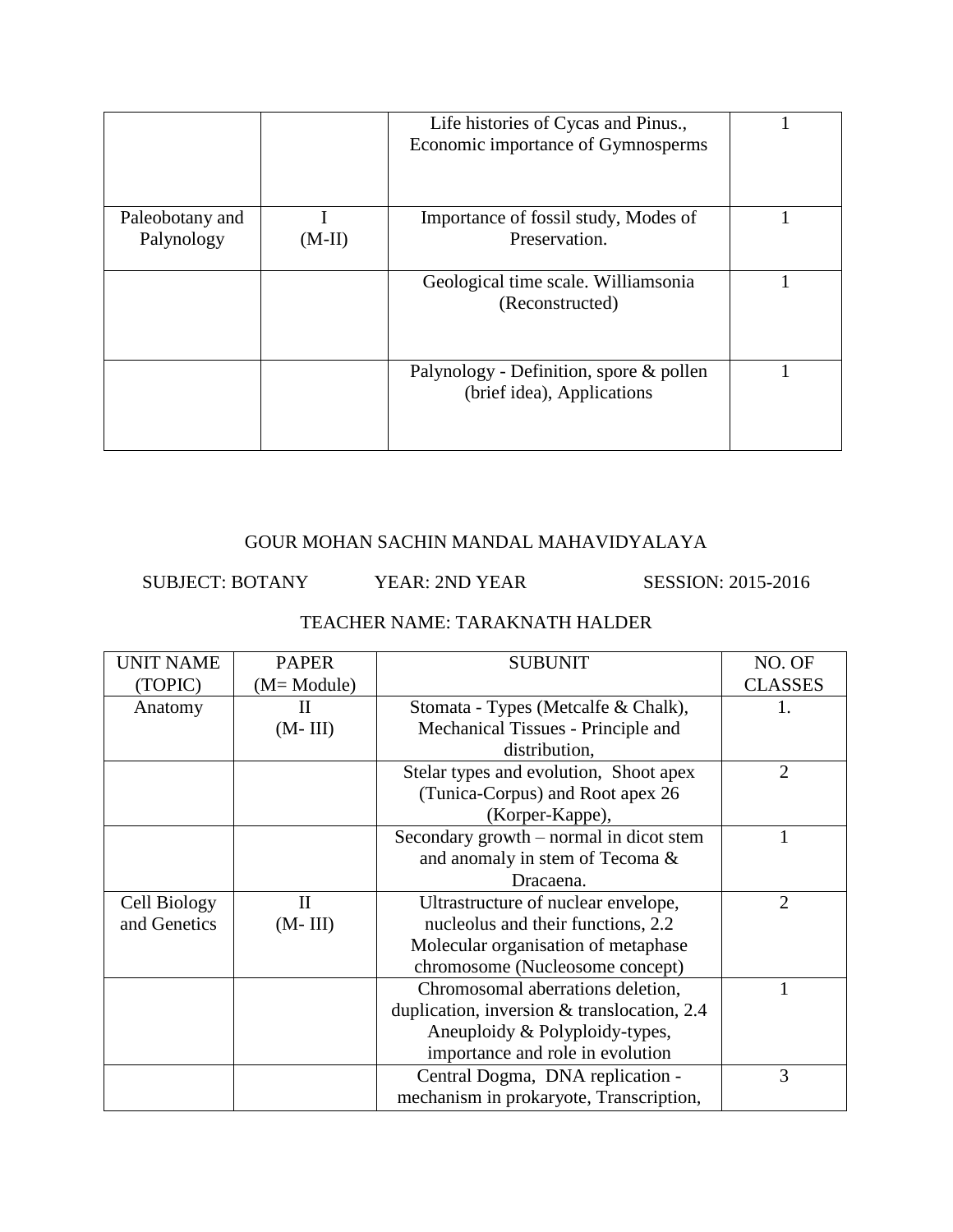|             |                            | Processing of mRNA and Translation                                                                                                                                                                                                                                                 |                |
|-------------|----------------------------|------------------------------------------------------------------------------------------------------------------------------------------------------------------------------------------------------------------------------------------------------------------------------------|----------------|
|             |                            | Genetic Codeproperties, Epistasis, 2.10<br>Linkage group and Genetic map (three-<br>point test cross) Genetic Codeproperties,<br>Epistasis, Linkage group and Genetic map<br>(three-point test cross)                                                                              | 1              |
|             |                            | Mutation - Point mutation (tautomerisation;<br>transition, transversion and frame shift),<br>Mutagenphysical and chemical, Brief<br>concept of Split gene, Transposons.                                                                                                            |                |
| Ecology     | $\mathbf{I}$<br>$(M - IV)$ | Ecotypes and microclimate, Plant<br>succession - stages of succession<br>(hydrosere)                                                                                                                                                                                               | $\mathbf{1}$   |
|             |                            | Ecological adaptation of hydrophytes,<br>halophytes and xerophytes                                                                                                                                                                                                                 | $\overline{2}$ |
|             |                            | Biodiversity - Definition, levels of<br>biodiversity (genetic, species and<br>ecosystem), methods of in-situ & ex-situ<br>conservation, Phytoremediation                                                                                                                           | $\overline{2}$ |
|             |                            | <b>PRACTICAL</b>                                                                                                                                                                                                                                                                   | $\overline{2}$ |
| Cryptogams  | III<br>$(M-V)$             | Work out, microscopic preparation, drawing<br>and labeling, description and identification of<br>the following cryptogams: Chara, Ectocarpus,<br>Rhizopus, Ascobolus                                                                                                               | $\overline{2}$ |
| Angiosperms | III<br>$(M-V)$             | Dissection, drawing and labeling, description<br>of angiospermic plants and floral parts, floral<br>formula and floral diagram, identificaiton<br>(family) from the following families:<br>Leguminosae (Fabaceae), Malvaceae,<br>Solanaceae, Labiatae (Lamiaceae),<br>Acanthaceae. | 6              |
| Anatomy     | III<br>$(M-VI)$            | Stem: Cucurbita, Maize<br>Root: Gram, Orchid.<br>Leaf: Nerium, Tuberose.                                                                                                                                                                                                           | $\overline{2}$ |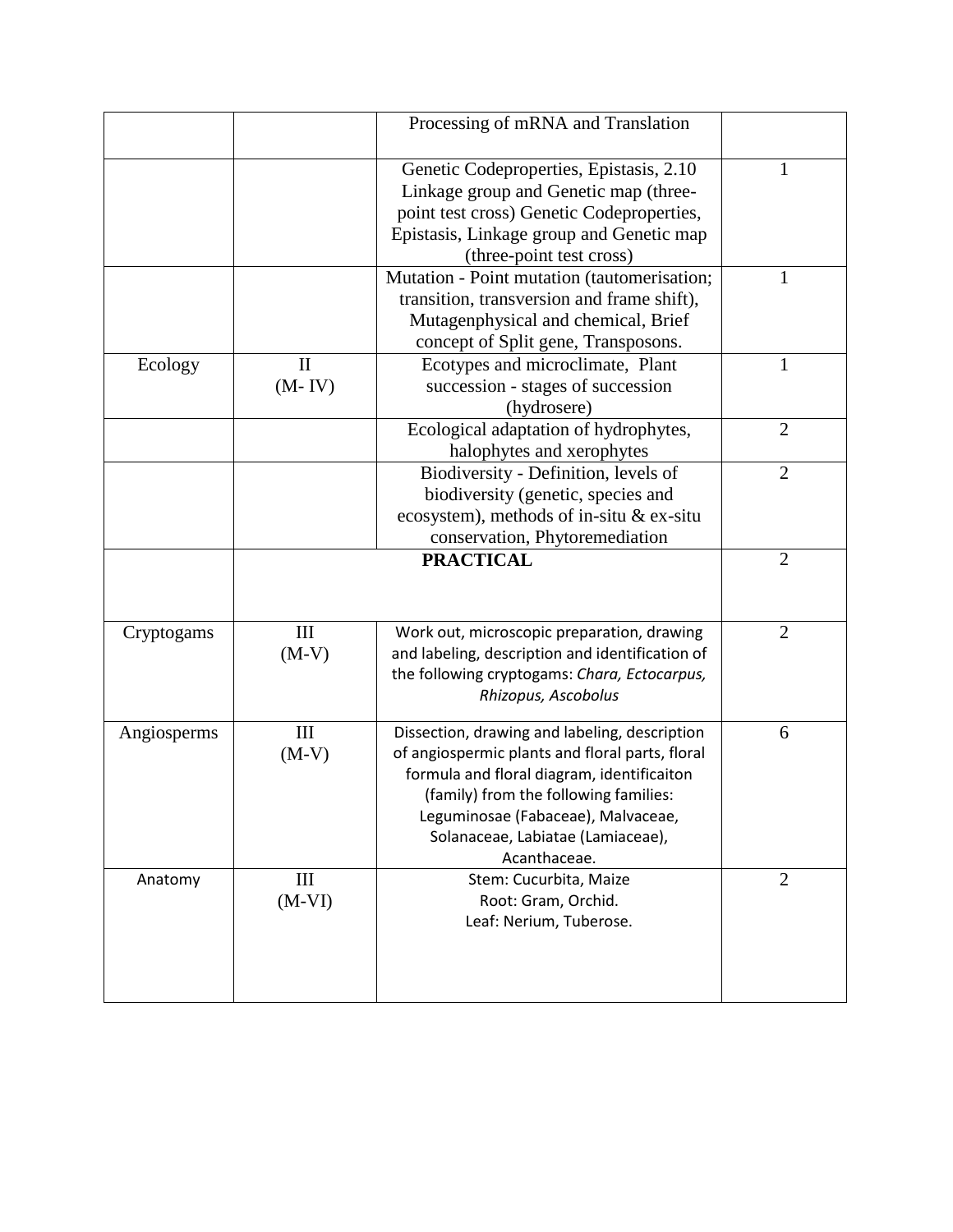#### SUBJECT: BOTANY YEAR: 3rd YEAR SESSION:2015-2016

#### TEACHER NAME: TARAKNATH HALDER

| <b>UNIT NAME(TOPIC)</b>       | <b>PAPER</b> | <b>SUBUNIT</b>                        | NO. OF         |
|-------------------------------|--------------|---------------------------------------|----------------|
|                               | $(M=Module)$ |                                       | <b>CLASSES</b> |
| Biofertilizer                 | <b>IVA</b>   | Sources, Production and Application   | 1.             |
|                               | $(M-VII)$    | of Biofertilizer                      |                |
| Mushroom cultivation          | IV A         | Food value and Cultivation            | $\mathbf{1}$   |
|                               | $(M-VII)$    | technique of Pleurotus.               |                |
| <b>Plant disease Controll</b> | <b>IVA</b>   | Quarantine, Biological control and    |                |
|                               | $(M-VII)$    | <b>Chemical Control</b>               |                |
| Plant breeding                | <b>IVA</b>   | Mass and Pure line selection,         | $\overline{2}$ |
|                               | $(M-VII)$    | Heterosis and hybrid seed production  |                |
| Plant tissue culture          | <b>IVA</b>   | Callus culture and plant regeneration | $\mathbf{1}$   |
|                               | $(M-VII)$    | and Micropropagation                  |                |
|                               |              |                                       |                |
|                               |              |                                       |                |
|                               |              | Somatic embryogenesis and             |                |
|                               |              | Artificial seed                       | $\mathbf{1}$   |
|                               |              | , Protoplast culture and applications | 1              |
|                               |              |                                       |                |
|                               |              |                                       |                |
| <b>Recombinant DNA</b>        | <b>IVA</b>   | Recombinant DNA, restriction          | $\mathbf{1}$   |
|                               | $(M-VII)$    | enzymes,                              |                |
|                               |              |                                       |                |
|                               |              | Plasmids as vector, Gene cloning      | 1              |
|                               |              | (basic steps), Transgenic plants.     |                |
|                               |              |                                       |                |
|                               |              |                                       |                |
|                               |              | <b>PRACTICAL</b>                      |                |
|                               |              |                                       |                |
|                               |              |                                       |                |
|                               | $\rm IV~B$   | Laboratory Instruments                | $\mathbf{1}$   |
|                               | $(M-VIII)$   |                                       |                |
|                               |              |                                       |                |
|                               |              |                                       |                |
|                               | $\rm IV~B$   | Sterilization technique               |                |
|                               | $(M-VIII)$   |                                       |                |
|                               |              |                                       |                |
|                               | IV B         | PDA media                             |                |
|                               | $(M-VIII)$   |                                       | 1              |
|                               |              |                                       |                |
|                               |              |                                       |                |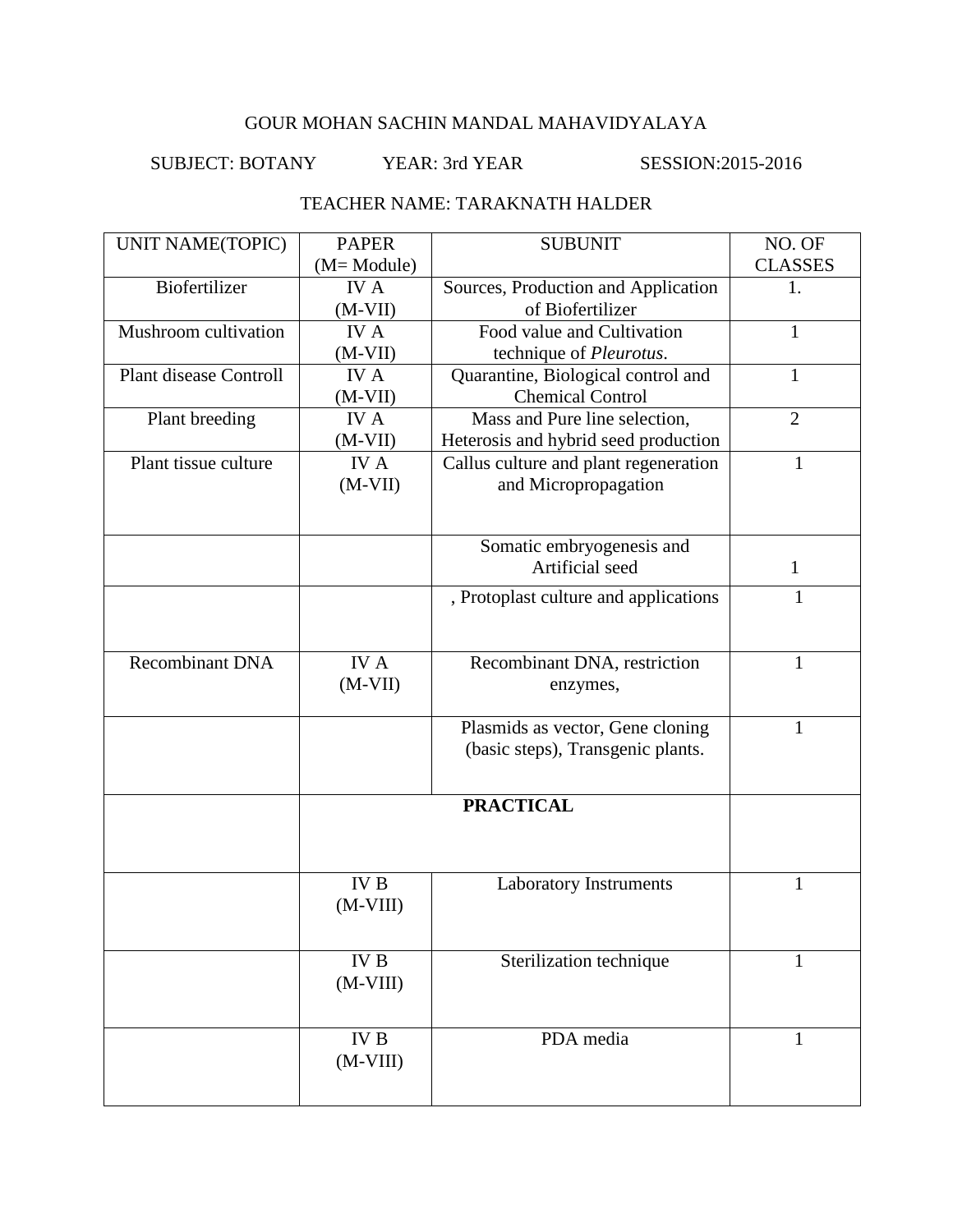| IV B       | <b>Bacterial staining</b> |  |
|------------|---------------------------|--|
| $(M-VIII)$ |                           |  |
|            |                           |  |

## SUBJECT: BOTANY YEAR: 1st YEAR SESSION: 2015-2016

# TEACHER NAME: SUBHANKAR BERA

| <b>UNIT NAME /</b>     | <b>PAPER</b> | <b>SUBUNIT</b>                                                                        | NO. OF         |
|------------------------|--------------|---------------------------------------------------------------------------------------|----------------|
| <b>TOPIC</b>           | (M= Module)  |                                                                                       | <b>CLASSES</b> |
| Domains of life        | 1            | Archaea, Bacteria and Eukarya.                                                        | 1              |
|                        | $(M-I)$      |                                                                                       |                |
| Microbiology           | I            | Plant virus - general characteristics,                                                | 1              |
|                        | $(M-I)$      | Transmission and Translocation of plant                                               |                |
|                        |              | virus,                                                                                |                |
|                        |              | Lytic cycle (T4 phase) and Lysogenic                                                  | 1              |
|                        |              | cycle (Lambda phage)                                                                  |                |
|                        |              | Chemical nature of cell wall of Gram                                                  | $\mathbf{1}$   |
|                        |              | positive and Gram negative bacteria                                                   |                |
|                        |              | Genetic recombination in bacteria                                                     | $\overline{2}$ |
|                        |              | (Conjugation, Transformation,                                                         |                |
|                        |              | Transduction), 2.6 Industrial uses of                                                 |                |
|                        |              | bacteria                                                                              |                |
| <b>Plant Pathology</b> | I            | Symptoms - necrotic, hypoplastic and                                                  | 1              |
|                        | $(M-I)$      | hyperplastic, Koch's postulates                                                       |                |
|                        |              | Biotrophs and Necrotrophs, Disease                                                    | $\mathbf{1}$   |
|                        |              | triangle, Pathotoxins and phytoalexins                                                |                |
|                        |              | (brief concept)                                                                       |                |
|                        |              | Symptoms, causal organism, disease cycle                                              | $\overline{2}$ |
|                        |              | and control measures of plant diseases<br>(Late blight of potato, Black steam rust of |                |
|                        |              | wheat                                                                                 |                |
| Angiosperm             | I            | Inflorescence types with examples, Corolla                                            | 1              |
| Morphology &           | $(M-II)$     | forms, Aestivation, Placentation types.                                               |                |
| Embryology             |              |                                                                                       |                |
|                        |              | Sporogenesis & Gametogenesis, Embryo                                                  | 1              |
|                        |              | development in Capsella, Endosperm                                                    |                |
|                        |              | development                                                                           |                |
| Taxonomy of            | I            | Artificial, Natural and Phylogenetic                                                  | $\overline{2}$ |
| Angiosperms            | (M II)       | systems of classificaiton, Principles of                                              |                |
|                        |              | ICBN.                                                                                 |                |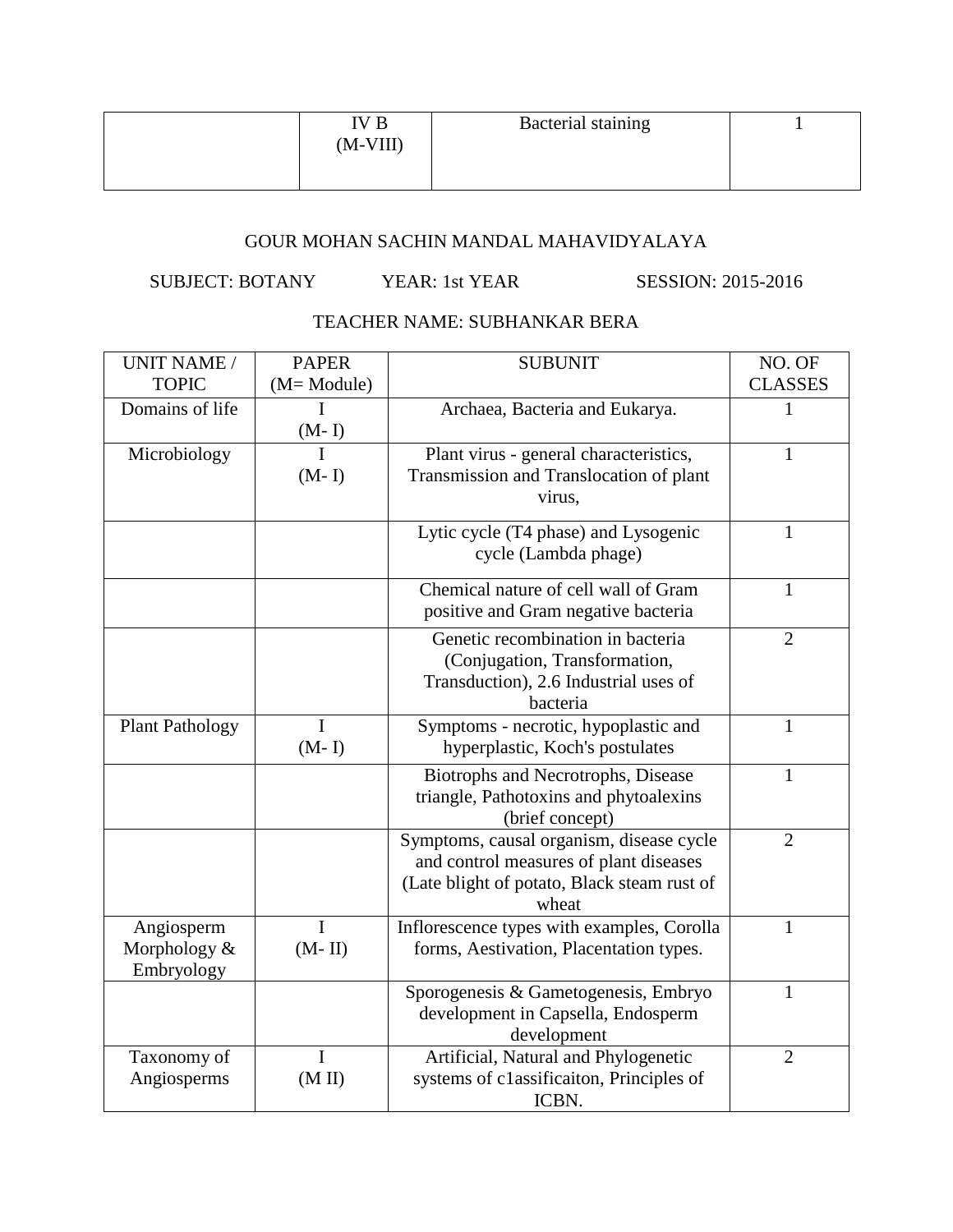| Bentham and Hooker's system of<br>classificaiton, Phenetics- Brief concept                                                                                                                                                       |  |
|----------------------------------------------------------------------------------------------------------------------------------------------------------------------------------------------------------------------------------|--|
| Diagnostic features of following families-<br>Malvaceae, Leguminosae (Fabaceae),<br>Cucurbitaceae, Solanaceae, Labiatae<br>(Lamiaceae), Acanthaceae, Rubiaceae,<br>Compositae (Asteraceae), Gramineae<br>(Poaceae), Orchidaceae. |  |

SUBJECT: BOTANY YEAR:  $2<sup>nd</sup>$  YEAR SESSION: 2015-2016

#### TEACHER NAME: SUBHANKAR BERA

| <b>UNIT NAME</b>        | <b>PAPER</b> | <b>SUBUNIT</b>                          | NO. OF         |
|-------------------------|--------------|-----------------------------------------|----------------|
| (TOPIC)                 | (M= Module)  |                                         | <b>CLASSES</b> |
| Biochemistry and        | $\rm II$     | Proteins - Primary, secondary and       |                |
| <b>Plant Physiology</b> | (M IV)       | tertiary structure                      |                |
|                         |              | Nucleic acid- DNA structure, RNA        |                |
|                         |              | types                                   |                |
|                         |              | Enzyme-Classifications with             | 1              |
|                         |              | examples (IUBMB), Mechanism of          |                |
|                         |              | action.                                 |                |
|                         |              | Transport in plants - ascent of sap and | $\overline{2}$ |
|                         |              | Xylem cavitation, Phloem transport      |                |
|                         |              | and source-sink relation,               |                |
|                         |              | Transpiration-Mechanism of stomatal     |                |
|                         |              | movement, significance                  |                |
|                         |              | PhotosynthesisPigments, Action          | 3              |
|                         |              | spectra and Enhancement effect,         |                |
|                         |              | Electron transport system and           |                |
|                         |              | Photophosphorylation, C3 and C4         |                |
|                         |              | photosynthesis, CAM-Reaction and        |                |
|                         |              | Significance                            |                |
|                         |              | Respiration- Glycolysis & Krebs         | $\overline{2}$ |
|                         |              | cycle—Reactions and Significance,       |                |
|                         |              | ETS and oxidative phosphorylation       |                |
|                         |              | Nitrogen metabolism -Biological         | 1              |
|                         |              | dinitrogen fixation, Amino acid         |                |
|                         |              | synthesis (reductive amination and      |                |
|                         |              | transamination)                         |                |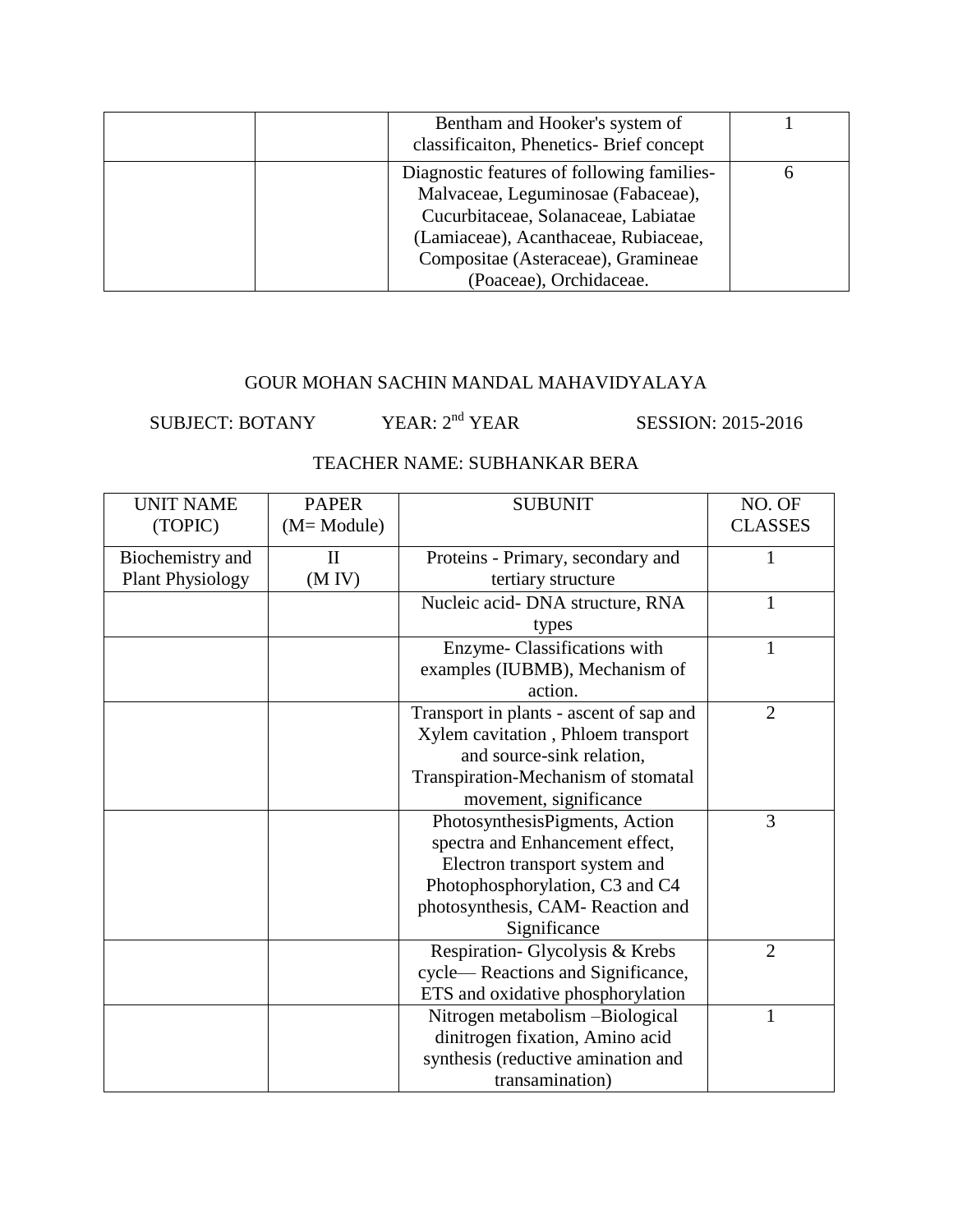|                        |              | Plant Growth regulators -               | $\overline{2}$ |
|------------------------|--------------|-----------------------------------------|----------------|
|                        |              | Physiological roles of Auxin,           |                |
|                        |              | Gibberellin, Cytokinin, Ethylene,       |                |
|                        |              | ABA.                                    |                |
|                        |              |                                         |                |
|                        |              | Photoperiodism (Plant types, Role of    | $\mathbf{1}$   |
|                        |              | phytochrome and GA in flowering)        |                |
|                        |              | and Vernalization and Senescence        |                |
|                        |              |                                         |                |
| <b>Economic Botany</b> | $\mathbf{I}$ | Study of the following economically     | $\overline{2}$ |
|                        | (M IV)       | important plants (scientific names,     |                |
|                        |              | families, parts used and importance),   |                |
|                        |              | Cereals-rice, wheat, Pulses- mung,      |                |
|                        |              | gram, 4.3 Spices - ginger, cumin,       |                |
|                        |              | Beverages - tea, coffee, Medicinal      |                |
|                        |              | Plants - cinchona, neem, ipecac,        |                |
|                        |              | vasaka, Oil yielding plants- mustard,   |                |
|                        |              | groundnut, coconut, Vegetables-         |                |
|                        |              | potato, radish, bottlegourd, cabbage,   |                |
|                        |              | Fibre yielding plants-cotton, jute,     |                |
|                        |              | Timber yielding plants- teak, sal,      |                |
|                        |              | Fruits- mango, apple, Sugar yielding    |                |
|                        |              | plant-sugarcane.                        |                |
|                        |              | <b>PRACTICAL</b>                        |                |
|                        |              |                                         |                |
| Identification with    | III          | Cryptogamic specimens                   | $\mathbf{1}$   |
| reasons                | $(M-V)$      | (macroscopic/microscopic) as            |                |
|                        |              | prescribed in the theoretical syllabus. |                |
|                        |              | Gymnosperms: Macroscopic - male         |                |
|                        |              | and female strobilus of Cycas, and      |                |
|                        |              | Pinus                                   |                |
|                        |              | Anatomical slides (stelar types,        | $\overline{2}$ |
|                        |              | transfusion tissue, sieve tube, sunken  |                |
|                        |              | stomata, lenticel). Morphology:         |                |
|                        |              | Inflorescence types.                    |                |
| Spot identification    | III          | Identification of Angiospermic plants-  | 1              |
|                        | $(M-V)$      | Scientific name and family              |                |
| Plant Physiology       | III          | Experiment on Plasmolysis.<br>i)        | 3              |
|                        | $(M-VI)$     | ii) Measurement of leaf area<br>ii)     |                |
|                        |              | (graphical method) and                  |                |
|                        |              | determination of                        |                |
|                        |              | transpiration rate per unit             |                |
|                        |              | area by weighing method.                |                |
|                        |              | iii)<br>iii) Imbibition of water by dry |                |
|                        |              | seeds - proteinaceous and               |                |
|                        |              | fatty seeds.                            |                |